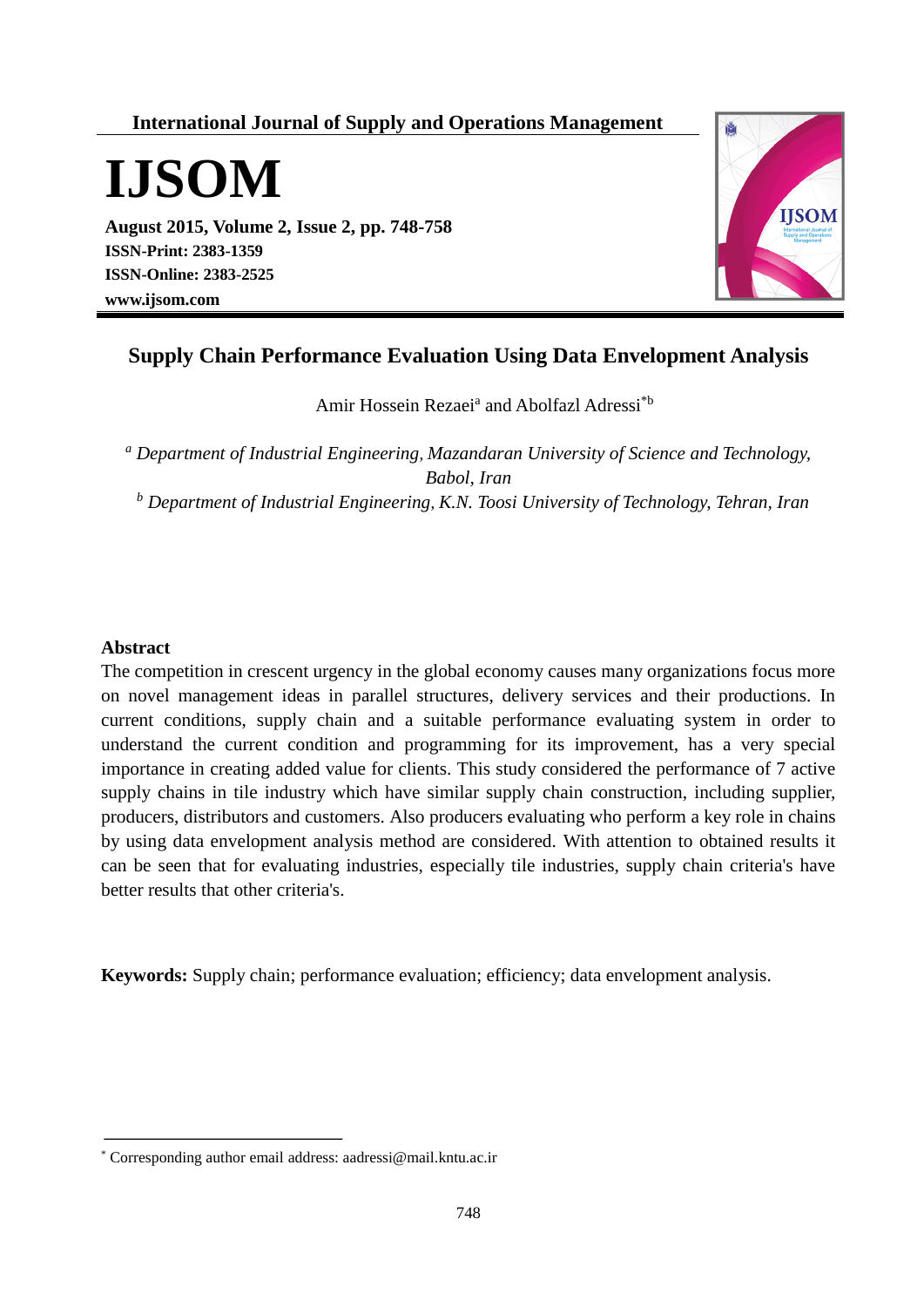### **1. Introduction**

Goods production and providing services in current conditions need a basic understanding of clients' demands includes the adoption of product properties, products availability in appropriate time and suitable place for clients. These proceedings will not be possible by an separate attitude on different components of preparation of raw materials, product manufacturing or service, distribution and delivery. Access to the considered portion of market will be formed by a consequence of an integrated look at effective rings in business, from the raw and essential material preparation stage to product delivery or customer service and after sales service. Continuity between these rings constructs a chain which has been a beginning of an expression of a new concept entitled "supply chain". Supply chain management is a method for improving business environment and increasing capabilities of competitiveness. The potential benefits of supply chain management will not be achieved automatically. In order to achieve the improvement of the supply chain performance and moving to its considered goals, performance evaluation and attempting for its improvement is very much important. A performance evaluation program for supply chain should cover all important aspects of performance and meet all different needs of entities of supply chain. Constructing a suitable performance evaluation system in order to promote the agreement between supply entities for improving the performance can have a special importance in producing added value for clients and producing finally competitive advantage economic enterprise. Performance evaluation is a quantitative activity or more accurately quantitative process in order to analyze the performance and effectiveness. Effectiveness and supply chain performance are terms of use of resources for obtaining specific objectives in the entire supply chain. Among different methods of evaluation, data covering analysis as a nonparametric method which computes boundary production function based on linear programming technique and because it doesn't need computing the accurate production function and model specification decrease has been extensively used for evaluating the relative performance of a set of decision maker units. In this research, the performance of 7 active supply chain in tile industry which have similar supply chain construction, including providers, producers, Distributors and clients, by evaluating producers who perform a key role in chains and by using data envelopment analysis method are considered. According to effectiveness of inputs on outputs of organizations, outputs are considered as functions of inputs. For performing the desired analysis in this article  $DEAP<sub>1,2</sub>$  has been used.

### **2. Advantages of data envelopment analysis method**

Data envelopment analysis method has so many advantages which some of them are as follows:

1. In this method there is no need to assign weights to criteria's. Data envelopment analysis automatically makes the related weights for analyzing. Eliminating the assigned part of the weights accelerate more the ranking process.

2. Despite parametric methods which need a mathematical function and based on it by using independent variables, the dependent variable has been estimated, data envelopment analysis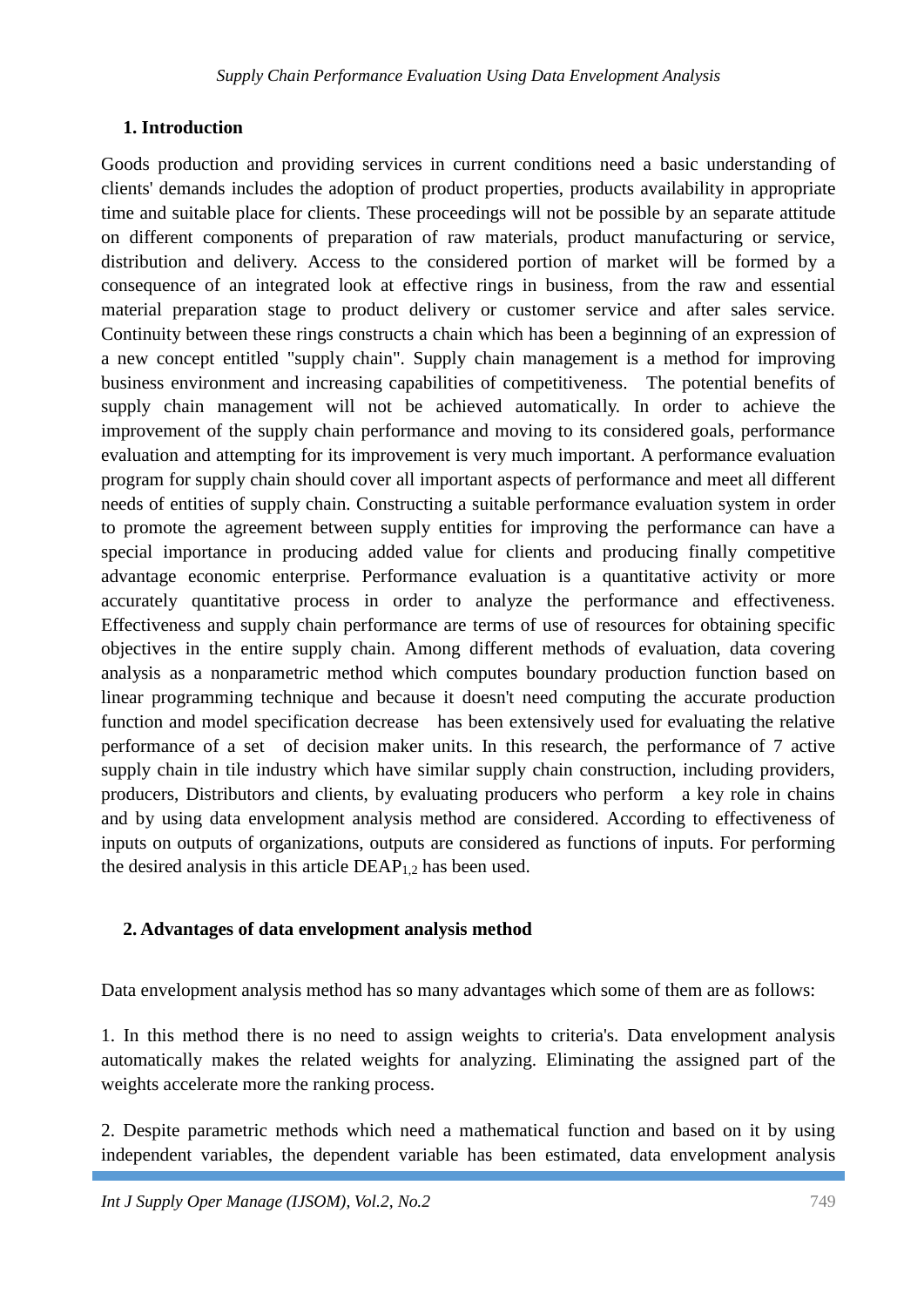#### *Rezaei and Adressi*

doesn't need estimating the production function and its accompanied assumptions.

3. Despite parametric methods which by averaging in units comparison obtain the best performance which exists among the set of units, data envelopment analysis investigates each one of observations in comparison to the produced optimized efficient border and uses for measuring efficiency.

4. Data envelopment analysis is a simple and easy approach and in order to its special capabilities, this method can lead to making a proper decision based on reliance.

5. Using the data and occurred information is performed. Despite famous methods like Logistic regression analysis, Neural Networks and multiple audit analysis which needs predicted data for ranking, this approach (data envelopment analysis) uses real and practical data sets of decision maker units.

6. Possibility of simultaneous usage of different inputs and different outputs with different measuring criteria's.

7. Presenting the optimized solution of Pareto

### **3. Statement of the problem**

Supply chain access to Competitive and developing advantages needs monitoring and evaluating of activities and systematic performed proceedings of chain. Performance evaluation is performance quantification process and the effectiveness of activities. In another words, performance evaluation systems are a set of performance measurement criterions and effectiveness of activities. Briefly, performance evaluation results in supply chain management reveals the effect of production strategies and existing potential opportunities and the facility of merging the cooperation of chain members is obtained through increasing their inner understanding of ongoing processes.

A large portion of available studies on evaluating the performance of supply chain principally focus on frameworks of systems of evaluation indices. Most of these models need human judgments for computing the weights of available indices in evaluation process.

In order to increase the accuracy of the weights of indices which are influenced by the judgments of decision makers, data envelopment analysis has been used a lot as a nonparametric method for evaluating the performance of supply chain. The main property of data envelopment analysis is its capability for computing the performance when there are several inputs and outputs but there are not acceptable weights for aggregation of inputs and outputs. In this research, 7 supply chain of active tile production in Yazd province has been performed using data envelopment analysis and defining the outputs as functions of inputs.

Tile and ceramic are among the oldest productions made by human hands. Abundance of Raw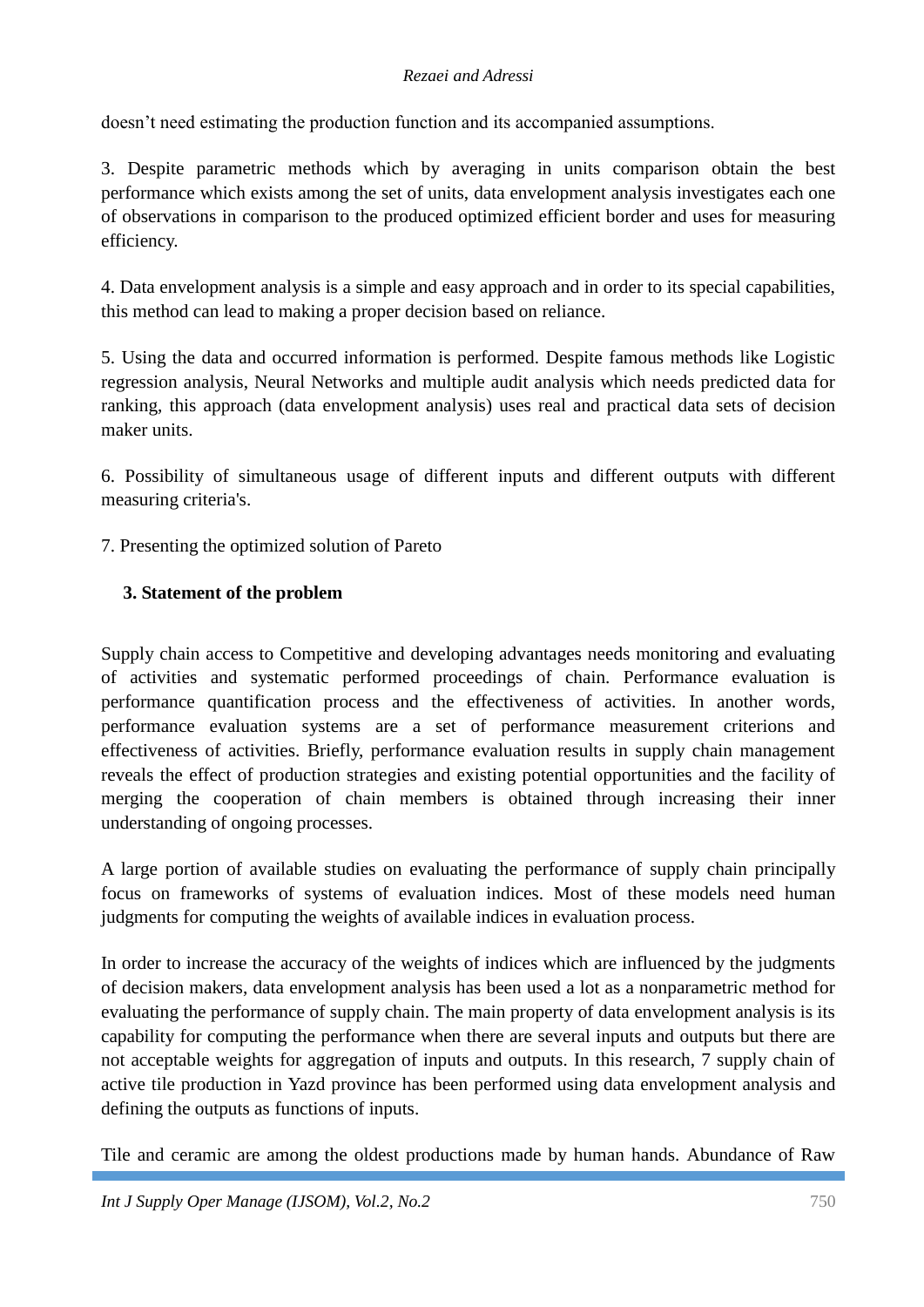#### *Supply Chain Performance Evaluation Using Data Envelopment Analysis*

materials and the facility of manufacturing caused Ceramic objects to be among the oldest finding of primitive humans. In recent years, the rank of our country among top manufacturers of ceramic tile in the world is developing and in 2010 also Iran's tile production by 14.3% increase of the production volume in comparison to 2009, became the fourth major tile producer after China, Brazil and India. On the other hand, Iran's tile consumption by 13.6% increase reached to 335 million Square meters and became the fourth major consumer in the world after China, Brazil and India.

Yazd province with its approximately 40 percent share of tile production in the country is considered to be one of the main poles of this industry in Iran. In this research, the evaluation of 7 active supply chains in tile industry and ceramic of Yazd province which produces approximately 25% of the province production and about 10% of the country's tile has been considered. The considered Supply networks have many similarities. In these 7 supply chain networks, 7 plant of tile manufacturing are the key companies and suppliers and clients constitute other component of the network. Therefore supply chain covers a set of companies including key companies, suppliers, distributers and clients.

The objective of this research is to help the performance evaluation of operatings of these 7 supply chains which in a similar industry and with different key companies and relatively similar suppliers and distributers by using data envelopment analysis.

### **3.1. Performance evaluation indices (research variables)**

Generally, different attempts have been performed in the event of explaining performance evaluation indices in supply chains that each one of them has a different view and approach regarding grouping and classification of the forenamed indices. Sample of some of these researches are as follows:

- Concentration of Qualitative and Quantitative of indices that have been considered in Beeman studies.
- That they measure something: This subject has been concentrated in different researches of Goonaskaran and also Toni (2001) on cost and or non-costing indices, in Eshoncible studie (2004) on quality, cost, flexibility and delivery; in Chan studies (2003) on cost, quality, Exploitation of resources, flexibility, Transparency, Trust and innovation; in Beeman studies on resources, output and flexibility; in Hiber studies in the form of efficiency in supply chain, combination and Efficiency Coordination and in Pan studies (2003) on input, output and processing.
- Attention to Strategic, Operating and or technical Focus of indices that studies of Goonascaran (2001) was focused on them.

Available processes in supply chain that these indices are related to them have been considered in studies of Chan and Key (2003), Hang et al (2004) Lakami and MC Carmack (2004) and Stephens (2001).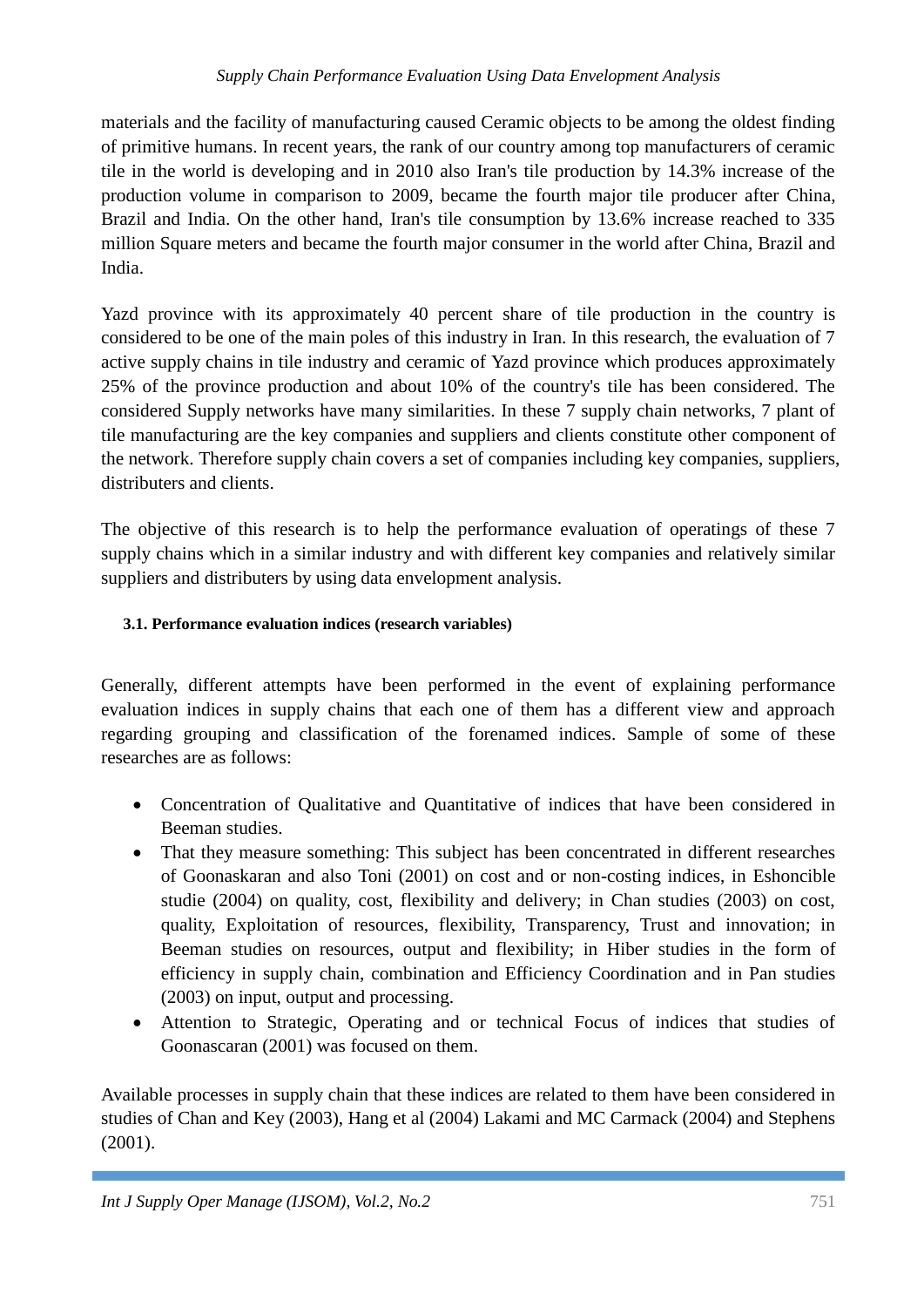#### *Rezaei and Adressi*

Based on the performed studies on system of indices and principles of data envelopment method, evaluation indices of evaluation problem of supply chain performance have been selected. According to the construction of data envelopment analysis which was explained in chapter 2 in details, the selected indices are defined in the forms of conductor indices or input variable and functional indices or output variables.

The considered indices that constitute inputs and outputs of the model are performed based on Organizational Diagnosis studies in tile companies of Tazd province, supply chain key companies, in the year of 90 have been extracted and selected. The used Diagnosis model is from the transcendence of foundation of Europe quality management model that was used with some amendment in order to diagnose the forenamed companies.

#### **3.2. Input variables**

Input variables are effective factors on outputs of a decision maker unit that generally are under control of the organization. The available fluctuation in variables leads to producing a change in outputs of the decision maker unit and depending on the effectiveness, will produce different results.

Generally the required input variables of performance evaluation can be incorporated into 3 fields of capital, time and human resources. According to the available constraints in computing the criteria's time area and base on the performed studies, in this research the input variables in the field of tile industry has been defined as follows:

| ---------- <u>-</u> ---- |                                       |                |  |  |
|--------------------------|---------------------------------------|----------------|--|--|
| <b>Row</b>               | <b>Input title</b>                    | <b>Sign</b>    |  |  |
| 1                        | Intermediate costs                    | $\mathbf{X}_1$ |  |  |
| $\overline{2}$           | Human resources cost                  | $X_2$          |  |  |
| 3                        | Depreciation cost                     | $X_3$          |  |  |
| $\overline{4}$           | Output value (Sales)                  | $\mathbf{X}_4$ |  |  |
| 5                        | The total value of data (Total Costs) | $X_5$          |  |  |

**Table1.** Problem Inputs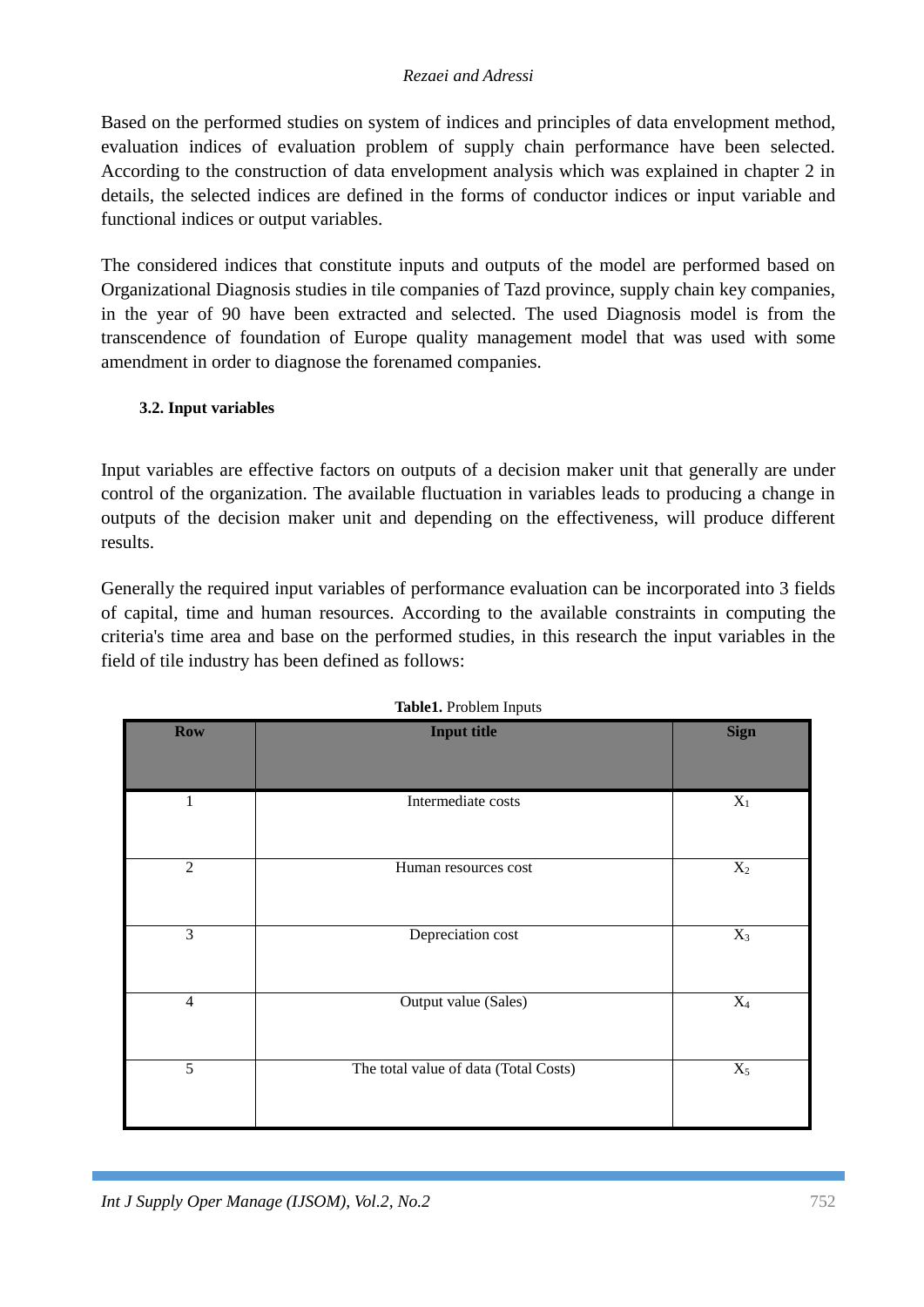#### **3.3. Output variables**

Output variables are as effective factors of one or several input related to the decision maker unit that expresses the obtained results of effective factors or input variables.

Output variables or indices of the function constitute the information of management dashboard of the decision maker unit as the result of input variables change. In this research outputs are defined as a function of inputs and in continue they have been pointed out.

| <b>Row</b> | <b>Output Titles</b>            | <b>Sign</b> | <b>Equation</b>      |
|------------|---------------------------------|-------------|----------------------|
|            | <b>Total Factors Efficiency</b> |             | $X_2 + X_2$          |
|            | Competitiveness                 |             | - 40<br>$\mathbf{v}$ |

Inputs and outputs of the data envelopment analysis of this research can be shown as follows:



**Figure1.** Inputs and outputs of the data envelopment analysis model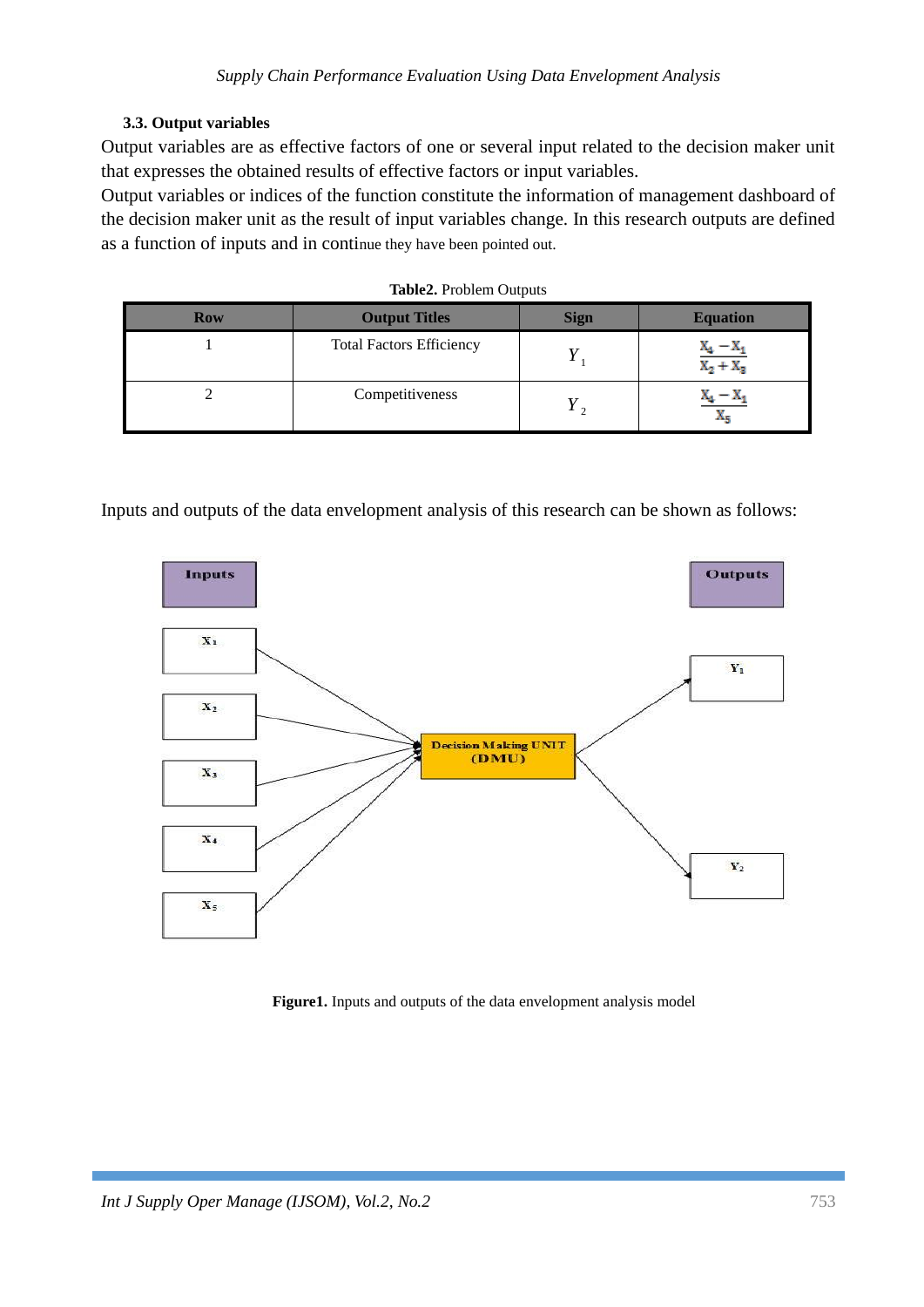## **4. Data and information analysis method (data envelopment analysis model)**

Among many methods of performance evaluation, data envelopment analysis has been used extensively for evaluating the performance of a set of decision maker units since this method doesn't need to estimate the accurate production function and also it is possible to note simultaneously to several inputs and outputs regardless of their measurement units.

If we assume that the number of decision maker units are equal to *n* and each decision maker unit has *m* inputs and *s* outputs, then the input and output vectors are defined as follows:

| THUICO, HIGANO       |             |                 |  |  |  |
|----------------------|-------------|-----------------|--|--|--|
| <b>Title</b>         | <b>Sign</b> | <b>Interval</b> |  |  |  |
| Input                |             | 1,2,3,4,5       |  |  |  |
| Output               |             | 1,2             |  |  |  |
| Decision Making Unit |             | 1,2,3,4,5,6,7   |  |  |  |

**Table3.** Indexes

 $X_i = (X_{1i}, \dots, X_{mi})^T \ge 0$ 

$$
Y_{j} = (Y_{1j}, \dots, Y_{sj})^{T} \ge 0
$$

Where  $X_{ij}$  is an indicator of the value of i-th input of j-th decision maker unit and  $Y_{ij}$  is the value of r-th output of the j-th decision maker unit. Input and output vectors of the desired decision maker unit for evaluation are as  $X_0$  and  $Y_0$ .

In this research the decision maker units are considered to be 7 key companies of tile industry supply chain network and they have been evaluated by using input based CCR and BCC models and comparing the results of models with each other.

Due to the fact that output variables are a function model of input variables therefore input based model has been used. In other words, since decision maker units may affect on inputs, this model has been used.

### **4.1. Input based CCR modified model**

In the divisible CCR model,  $\mu$  and w variables are nonnegative (Greater than or equal to zero). If each of these variables become zero then each of these inputs or outputs will be eliminated. For example when in the optimized solution of a CCR model  $\mu_1=0$ , then the first output will be omitted from the performance determination computations.

Kups, Charnz and Roodrs in 1979 proposed that it's better to consider the decision variables of the model ( $w_i$ , $\mu_r$ ) less than a small value like  $\epsilon$  and called it modified model.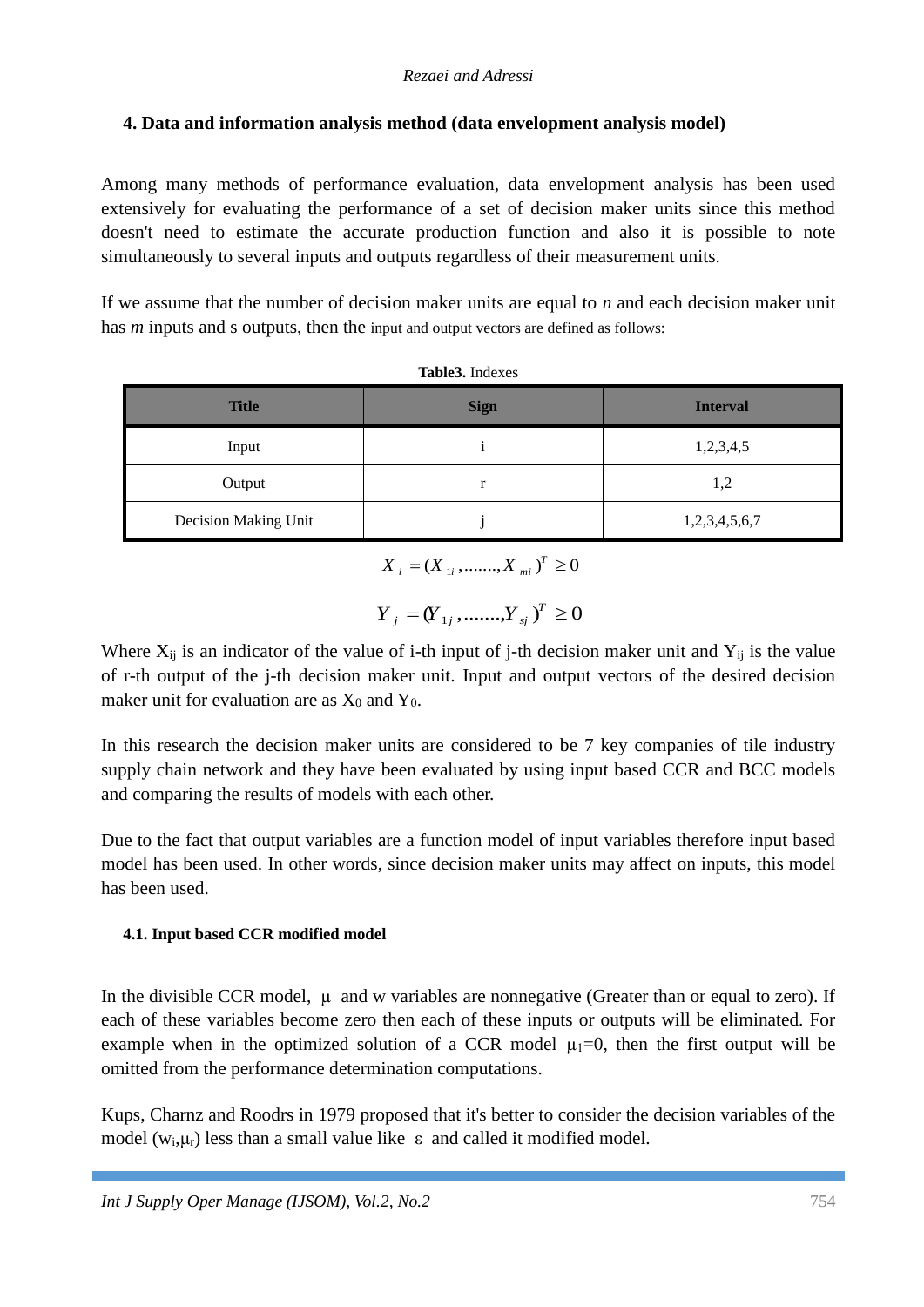According to the defined inputs and outputs of, we can define this model as follows:

$$
\max z = \mu_1 y_{10} + \mu_2 y_{20}
$$
  
\n
$$
s t
$$
  
\n
$$
\mu_1 y_{11} + \mu_2 y_{21} - (w_1 x_{11} + \dots + w_5 x_{51}) \le 0
$$
  
\n
$$
\mu_1 y_{17} + \mu_2 y_{27} - (w_1 x_{17} + \dots + w_5 x_{57}) \le 0
$$
  
\n
$$
w_1 x_{10} + \dots + w_5 x_{50} = 1
$$
  
\n
$$
\mu, w \ge \varepsilon
$$

It should be noted that the zero unit is the investigated decision maker unit. For example when our purpose is to evaluate unit 7, then equation will be formed as follows:

$$
\max \ z = \mu_1 y_{17} + \mu_2 y_{17}
$$
\n
$$
w_1 x_{17} + \dots + w_s x_{57} = 1
$$
\n
$$
\mu_1 y_{11} + \mu_2 y_{21} - (w_1 x_{11} + \dots + w_s x_{51}) \le 0
$$
\n
$$
\mu_1 y_{17} + \mu_2 y_{27} - (w_1 x_{17} + \dots + w_s x_{57}) \le 0
$$
\n
$$
\mu_1 w \ge 0
$$

#### **4.2. Input based BCC modified model**

When there is a constant efficiency with respect to the criterion, CCR model is used. In another word, performance evaluation in these conditions can be considered for a long-term period. BCC model is a type of data envelopment analysis models that evaluates the performance of decision maker units with variable efficiency relative to the criterion that can be used for short-term analysis of efficiency.

According to the defined inputs and outputs, we can express the model of this condition as follows, Where in this model the variable of w is free in mark: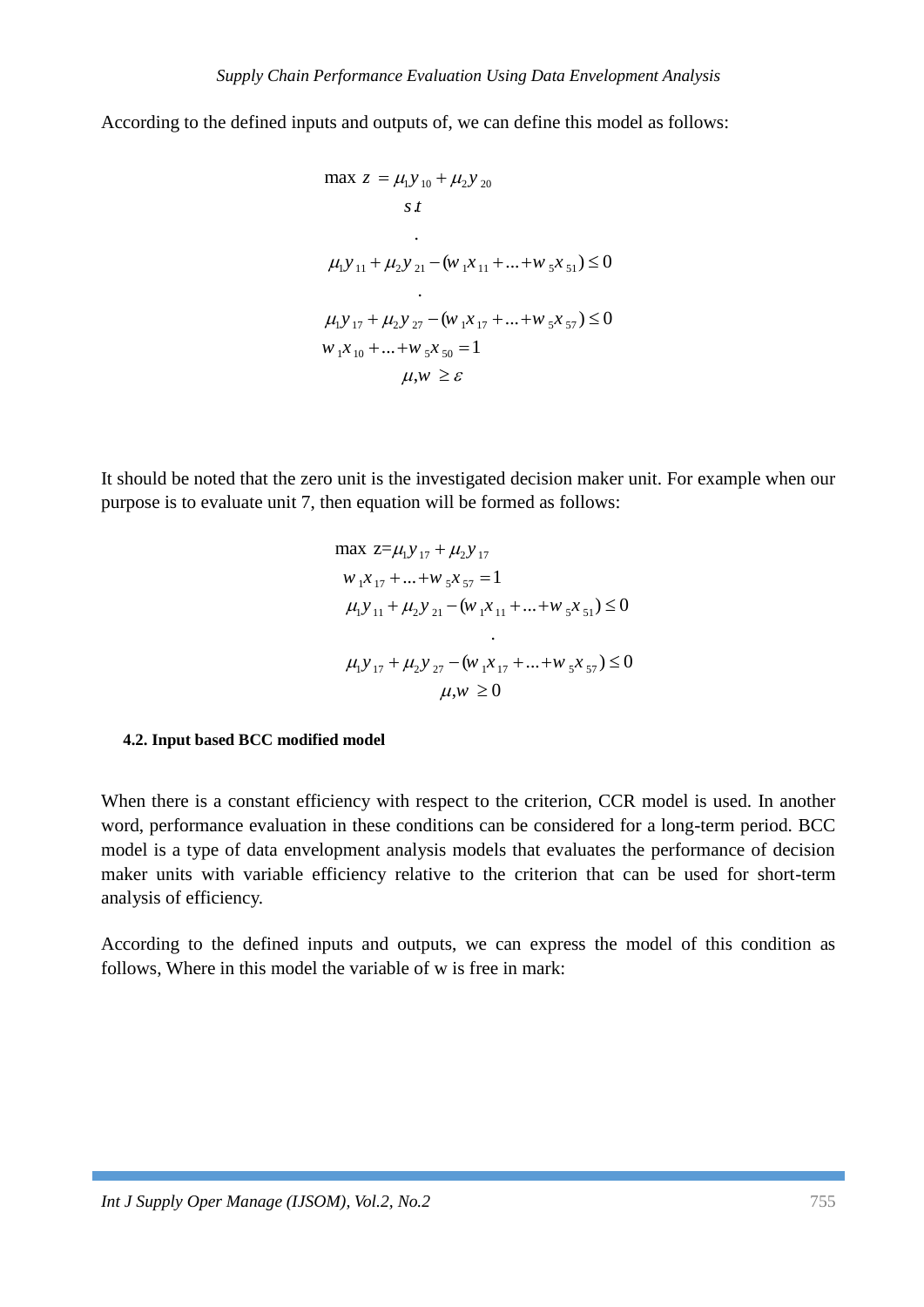$$
\max z = u_1 y_{10} + u_2 y_{20} + w
$$
  
s t  

$$
u_1 y_{11} + u_2 y_{21} - (v_1 x_{11} + ... + v_5 x_{51}) + w \le 0
$$
  

$$
u_1 y_{17} + u_2 y_{27} - (v_1 x_{17} + ... + v_5 x_{57}) + w \le 0
$$
  

$$
v_1 x_{10} + ... + v_5 x_{50} = 1
$$
  

$$
u, v \ge \varepsilon
$$

It should be noted that the zero unit is the investigated decision maker unit. For example when the evaluation of unit 6 is desired, then the equation are formed as follows:

$$
\max z = u_1 y_{16} + u_2 y_{26} + w
$$
  
\n
$$
s t
$$
  
\n
$$
v_1 x_{16} + \dots + v_5 x_{56} = 1
$$
  
\n
$$
u_1 y_{11} + u_2 y_{21} - (v_1 x_{11} + \dots + v_5 x_{51}) + w \le 0
$$
  
\n
$$
u_1 y_{17} + u_2 y_{27} - (v_1 x_{17} + \dots + v_5 x_{57}) + w \le 0
$$
  
\n
$$
u, v \ge \varepsilon
$$
  
\n
$$
w \text{ is free in sign}
$$

#### **5. Conclusion and Computational results**

**IDENT**<br> **IDENT AND THE VALUATION CONTRACT CONTRACT CONTRACT AND THE VALUATION OF DEATER AND NOTE OF THE CONTRACT CONTRACT CONTRACT CONTRACT CONTRACT CONTRACT CONTRACT CONTRACT CONTRACT CONTRACT CONTRACT CONTRACT CONTRACT** In this research, the data envelopment analysis method, due to its capability on evaluating the performance by using different inputs and outputs, has been used. This method has different models that are used based on the required analysis and results. Input based CCR modified model by assuming a constant efficiency relative to the criterion and input based BCC modified model by assuming a constant efficiency relative to the criterion with optimized inputs findings objective for evaluating the performance of active key companies in supply chain and defining reference units for patterning of companies with relatively lesser efficiency have been used and the following results are obtained by using specialized software of data envelopment analysis method, DEAP.

### **a. The evaluation of supply chain key companies assuming a constant efficiency relative to the criterion**

In this case supply chain 1, 3 and 5 have the relative efficiency of 1 and in ineffective supply chains the amount of efficiency were 2, 4, 7 and 6 respectively. The average efficiency of 7 supply chains was equal to 0.766.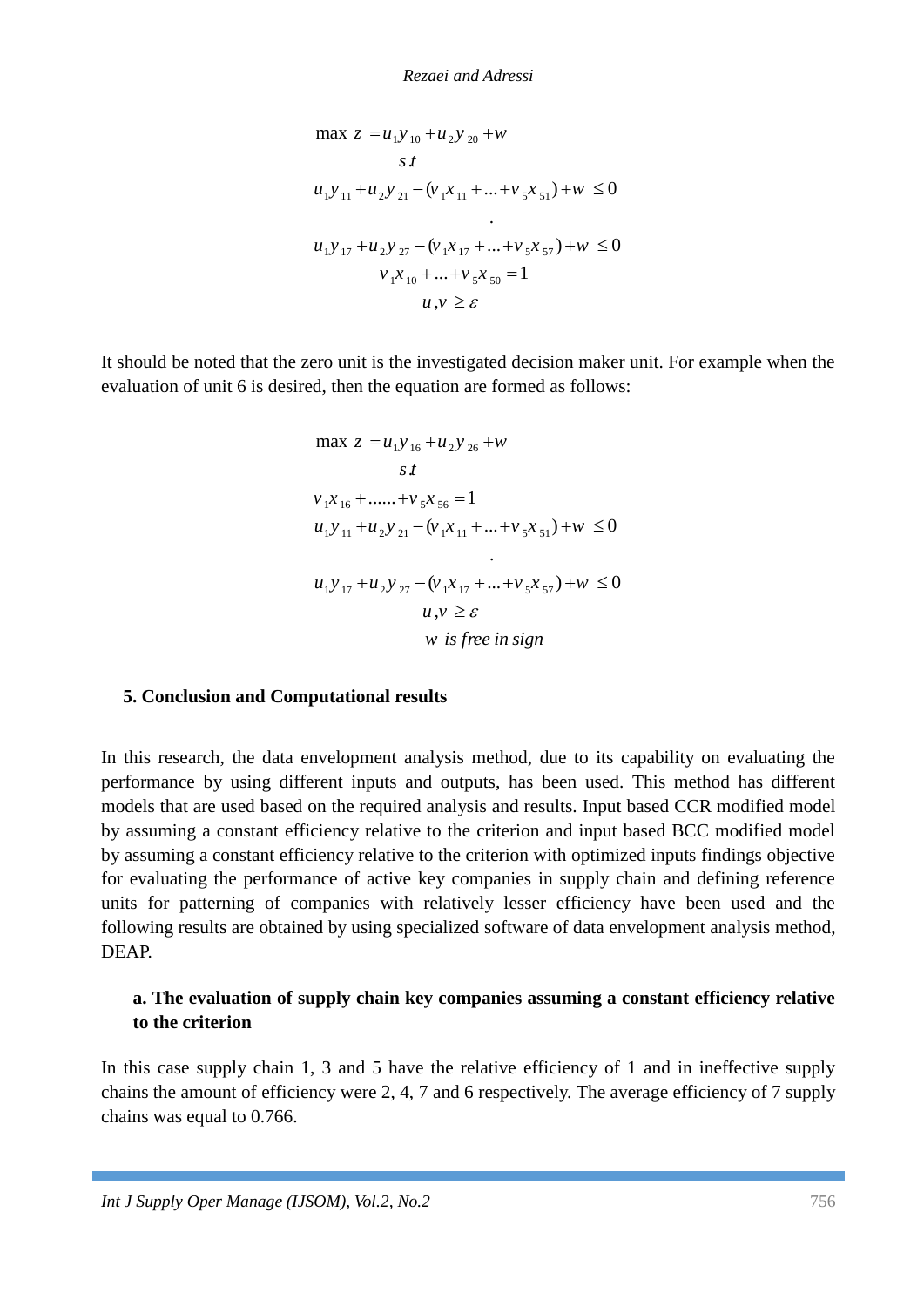Supply chains 1 and 3 were defined as combination of virtual unit or pattern unit of 6 and 7 supplies.

### **b. The evaluation of supply chain key companies assuming variable efficiency relative to the criterion**

Due to the fact that the variable efficiency relative to the criterion case is closer to the environmental conditions of decision maker units, the results of this assumption are more trustable. In this case supply chains 1, 3 and 5 have the relative average of 1 and in the ineffective supply chains the average were 2, 4, 7 and 6 respectively. In this case the management efficiency of supply chain 7 was 1. The average efficiency of the seven supply chains was equal to 0.835.

All of the ineffective units have additive efficiency relative to the criterion. This means that there is the capability of obtaining an input-output ratio more than 1 for them.

Supply chains 1 and 3 were defined as combinations of virtual unit or pattern units of chains 2 and 4. Supply chains 1 and 7 were selected as virtual unit or pattern units of chain 6.

In order to make ineffective units work in higher levels of efficiency, the value of change in the inputs of key companies supply chain has been computed. By these changes, the ineffective units obtain the possibility of achieving the relative efficiency.

### **Refrences**

Ganga, G. M. D., Carpinetti, L. C. R., & Politano, P. R. (2011). A fuzzy logic approach to supply chain performance management. Gestão & Produção, 18(4), 755-774.

Banker, R. D., Potter, G., & Schroeder, R. G. (1993). Reporting manufacturing performance measurement to workers: An empirical study. Journal of management accounting research fall, 33-53.

Banomyong, R & Supant, N. (2011). Developing a supply chain performance tool for SMES in Thailand. Supply chain management: An International Journal, 16(1), 10-31.

Bauer, P. W., Berger, A. N., Ferrier, G. D., & Humphrey, D. B. (1998). Consistency conditions for regulatory analysis of financial institutions: a comparison of frontier efficiency methods. Journal of Economics and Business, 50(2), 85-114.

Beamon, B. M. (1999). Measuring supply chain performance. International Journal of Operations & Production Management, 19(3), 275-292.

Chen, C., Yan, H. (2011). Network DEA method for supply chain performance evaluation. European journal of operational research, 213, 147-155.

Cho, D. W., Lee, Y. H., Ahn, S. H., & Hwang, M. K. (2012). A framework for measuring the